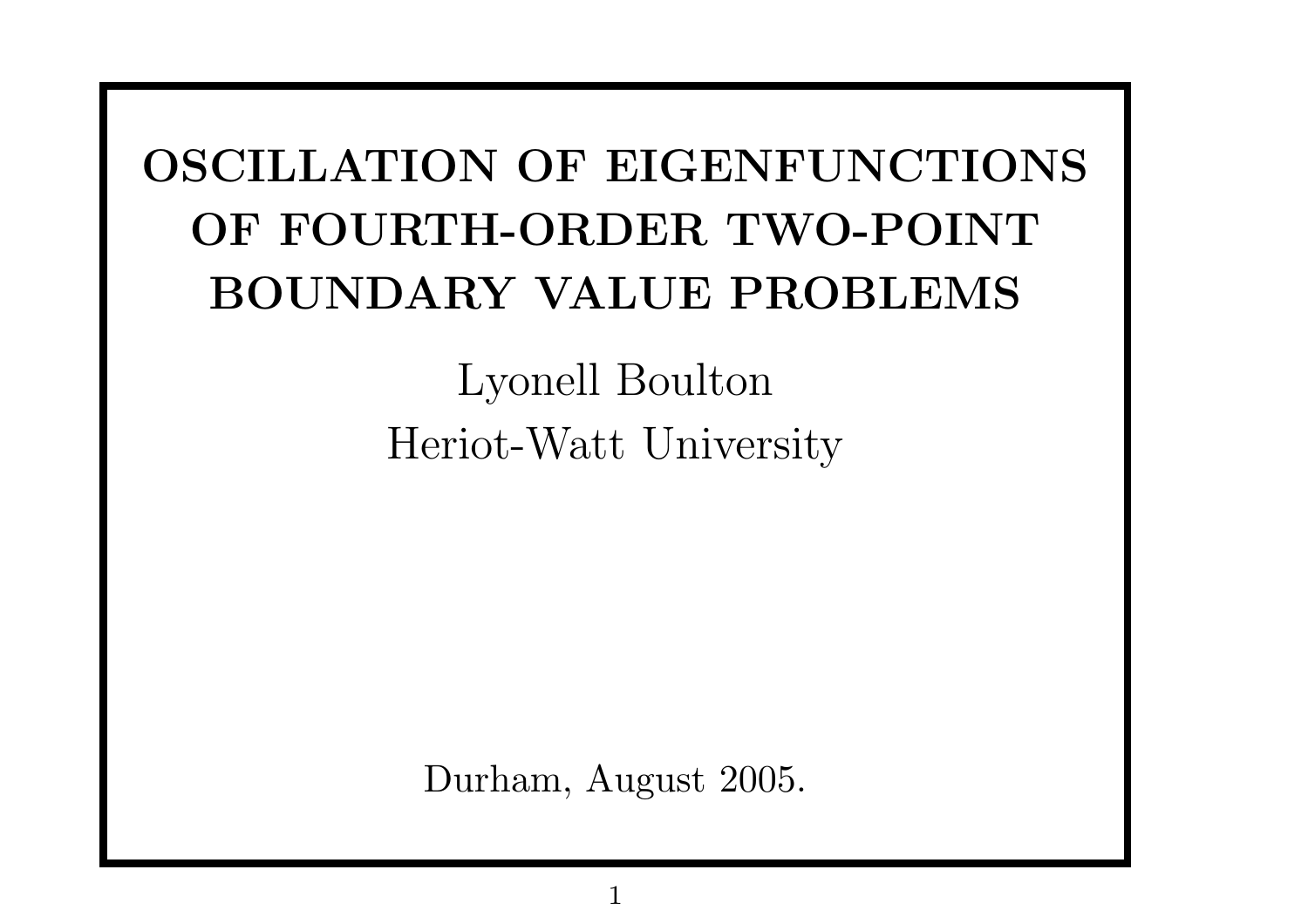1- We begin by quoting:

[Ince, 1926] (referring to Sturm's oscillation theorem) "It is important from the point of view of physical applications, and not without theoretical interest, to determine the number of zeros which the solution has in the interval  $(a,b)$ ."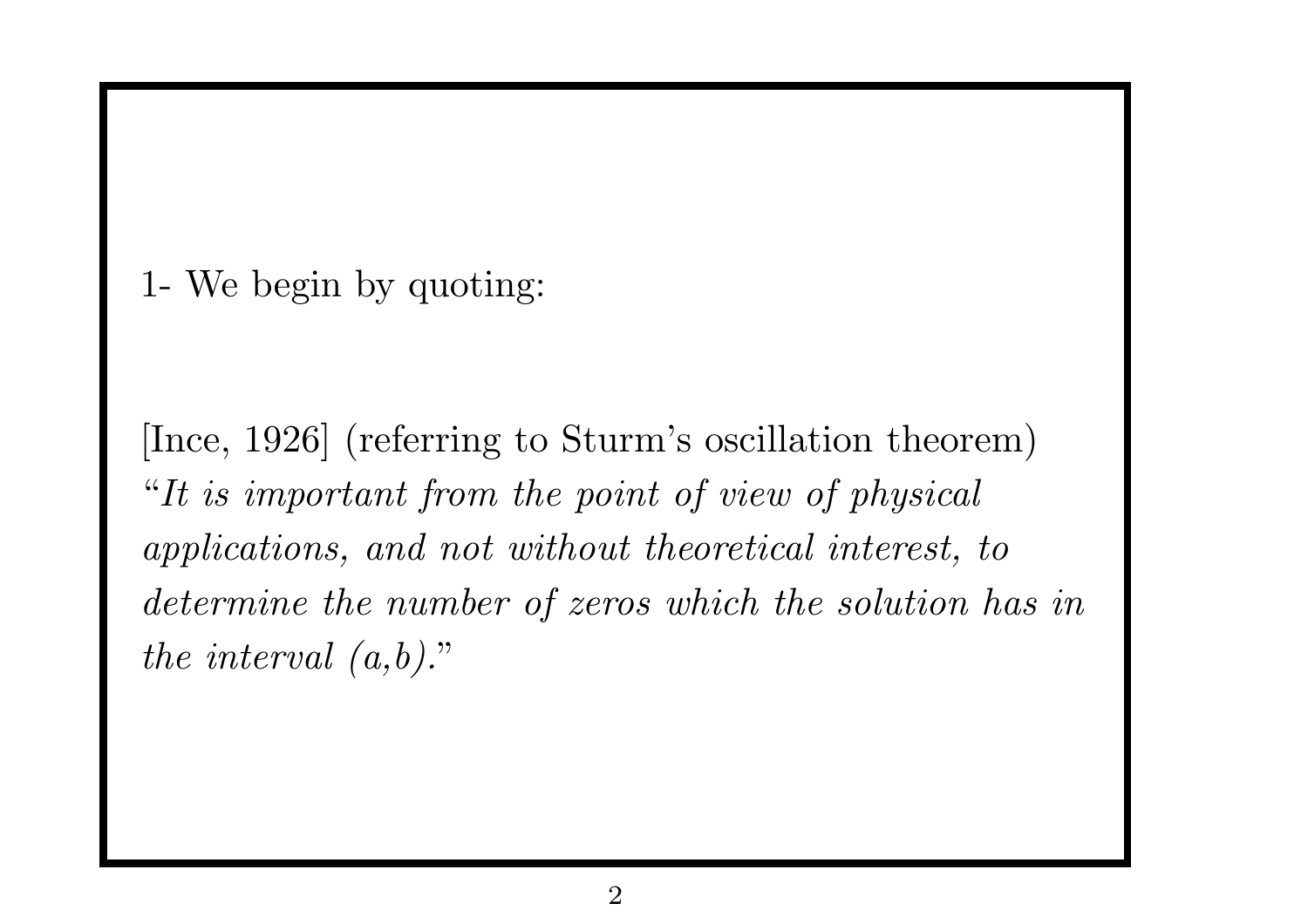2- Consider the regular Sturm-Liouville problem:

\n
$$
\begin{aligned}\n\text{spectral parameter} \\
\downarrow \\
(\ast) \\
(\ast) \\
\text{sin}(\alpha)y(0) - p(0)\cos(\alpha)y'(0) = 0 \\
\text{sin}(\beta)y(1) - p(1)\cos(\beta)y'(1) = 0\n\end{aligned}
$$

 $p'$ , q continuous (or  $L^{\infty}$ ),  $p > 0$ , q real-valued. Sturm's Theorem: [1826] (\*) has an infinite set of eigenvalues all real, simple and accumulating only at  $E = +\infty$ . If we arrange the eigenvalues in increasing order  $E_0 < E_1 < \dots$  and  $\{y_n\}$  are the corresponding eigenfunctions, then  $y_n$  has exactly n zeros in  $(0, 1)$ .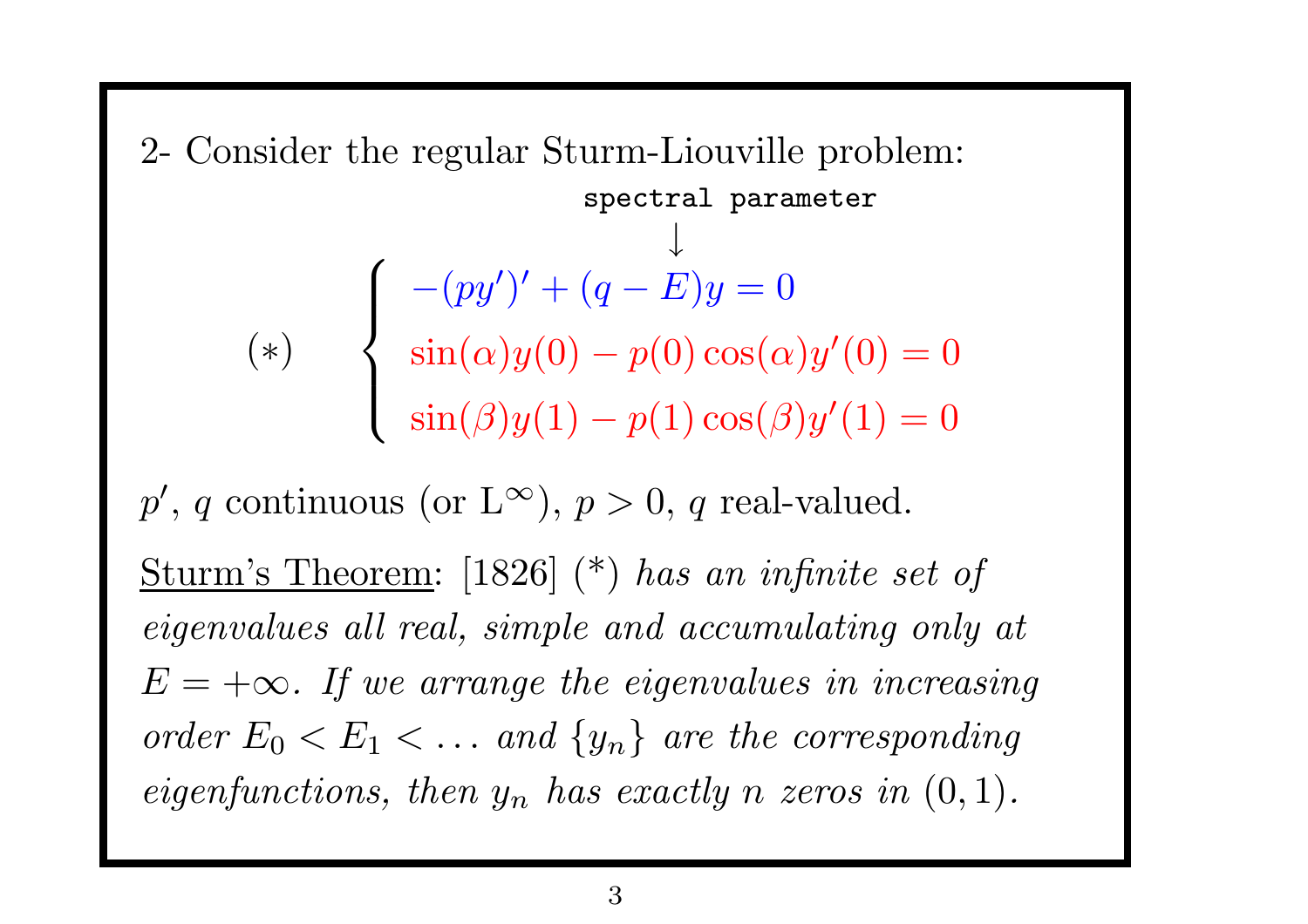3- The fourth-order regular Sturm-Liouville e.v.p. Let the eigenvalue problem:

(EQ)  $(py'')'' + (q - E)y = 0,$ 

where  $p''$ , q are continuous,  $p > 0$  and q is real-valued. Let the separated b.c. given in general form:

 $(BC)_{MN}$   $M\overline{y}_0 = 0 = N\overline{y}_1,$ 

where  $M, N \in \mathbb{R}^{2 \times 4}$ ,  $\overline{y}_a := [(py'')', py'', y', y']^t|_{x=a}$ .

Below we always assume that  $M$  and  $N$  are of maximal range and are given in reduced row form.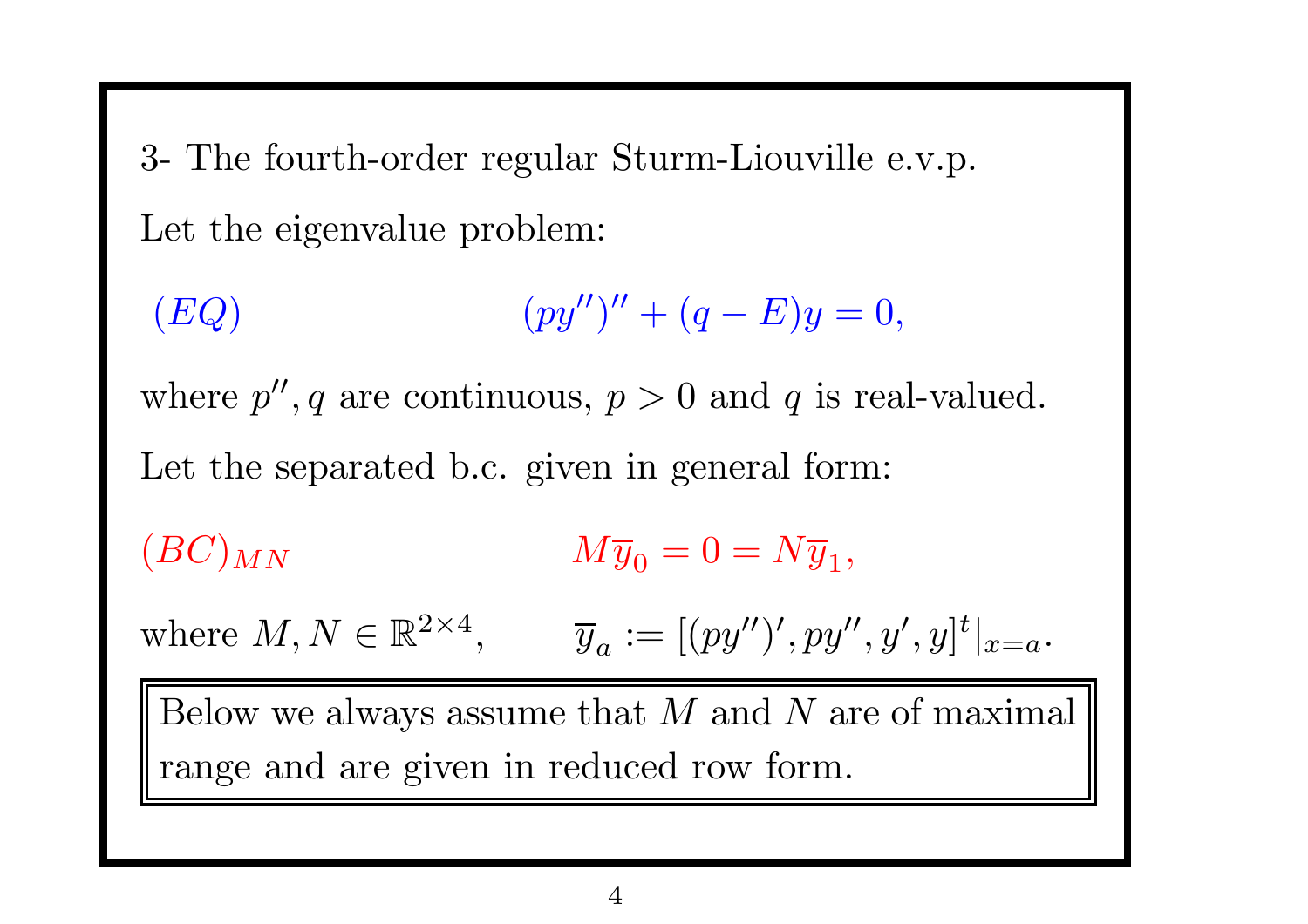## (EQ)  $(py'')'' + (q - E)y = 0$  $(M\overline{y}_0 = 0 = N\overline{y}_1)$

 $Q$  Can we recover oscillation results in the spirit of Sturm's Theorem when conditions on the coefficients of M and N ensure self-adjointness?

[Atkinson, 1964]: conjugate points...

But what about the counting of zeros?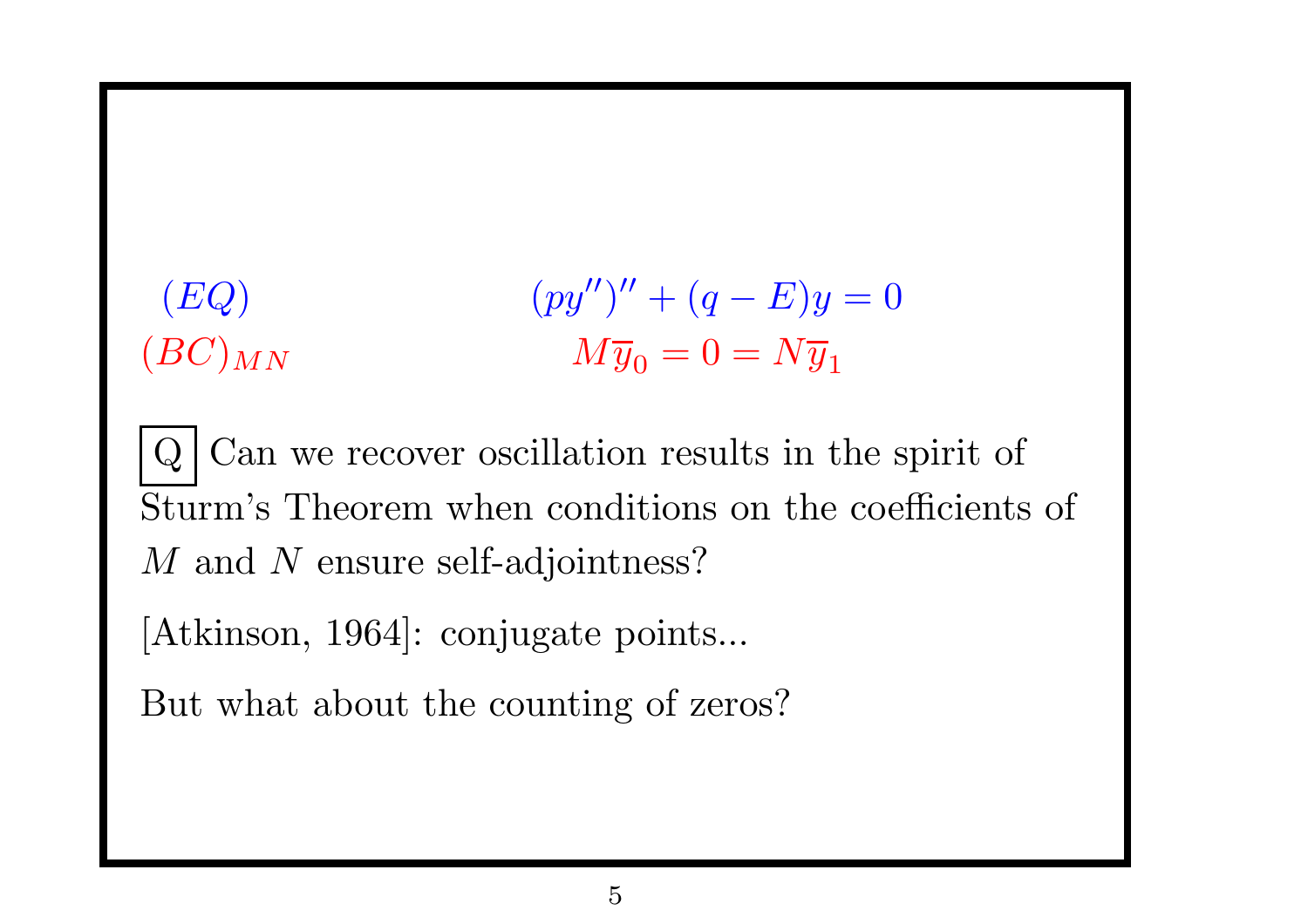4- A very simple example. The equation  $y^{(4)} - Ey = 0$ with

$$
M = N = \left( \begin{array}{rrr} 0 & 1 & 0 & 0 \\ 0 & 0 & 0 & 1 \end{array} \right).
$$

In this case  $E_n = (n\pi)^4$  and  $y_n(x) = \sin(n\pi x)$ . Notice that if  $\mathcal{L}y := -y''$  with Dirichlet b.c., then the above e.v.p. is the one associated to  $\mathcal{L}^2$ .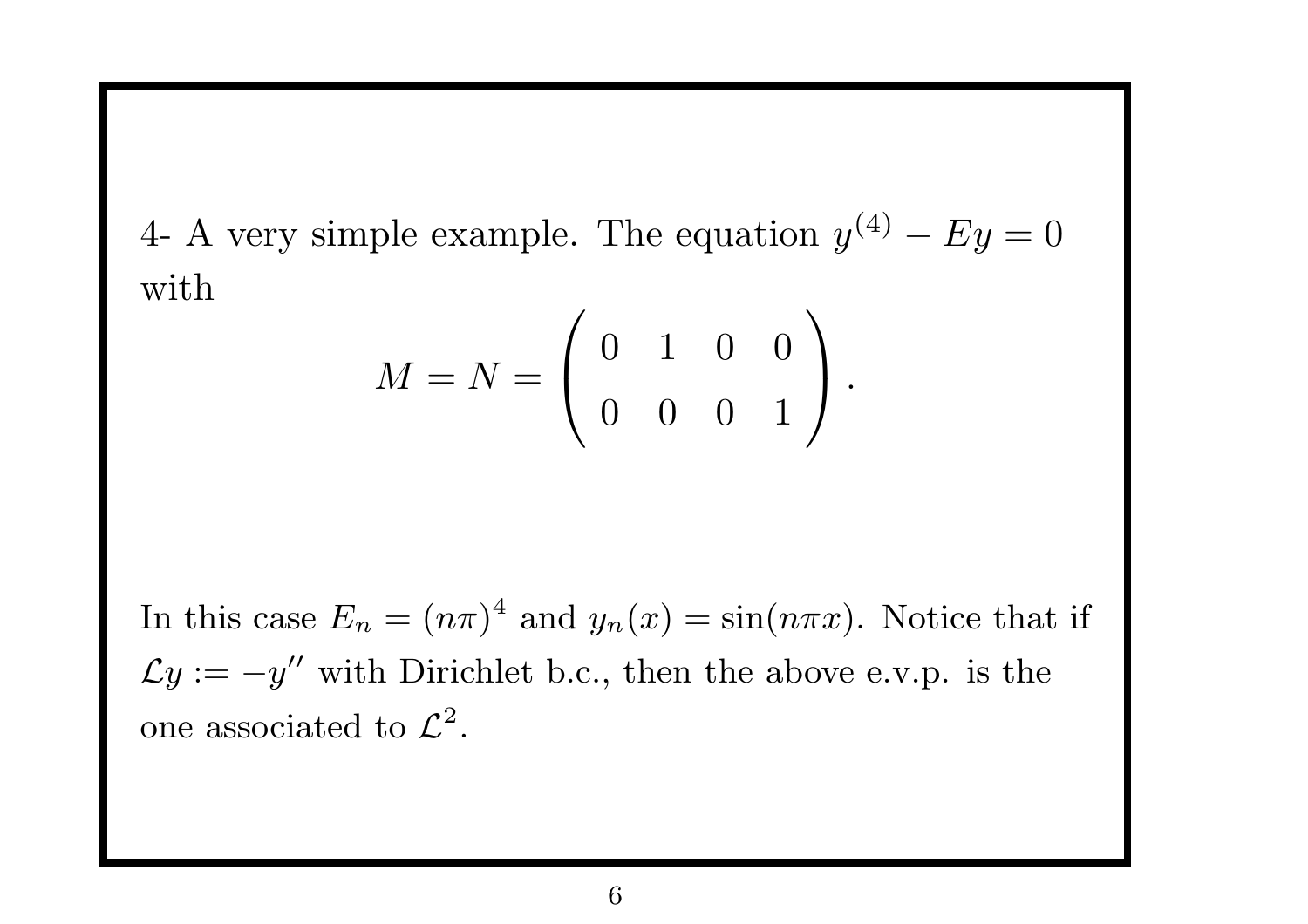5- Background.

[S. Janczewsky, 1928]: Sturm's Theorem is completely recovered for a *special class* of M and N, and sufficiently large eigenvalues. This class includes

$$
M = N = D := \left( \begin{array}{rrr} 0 & 0 & 1 & 0 \\ 0 & 0 & 0 & 1 \end{array} \right) .
$$

[W. Leighton, Z. Nehari, 1958], [K. Kreith 1970's]: interlacing and comparison results for (EQ).

Universal estimates for general self-adjoint b.c.?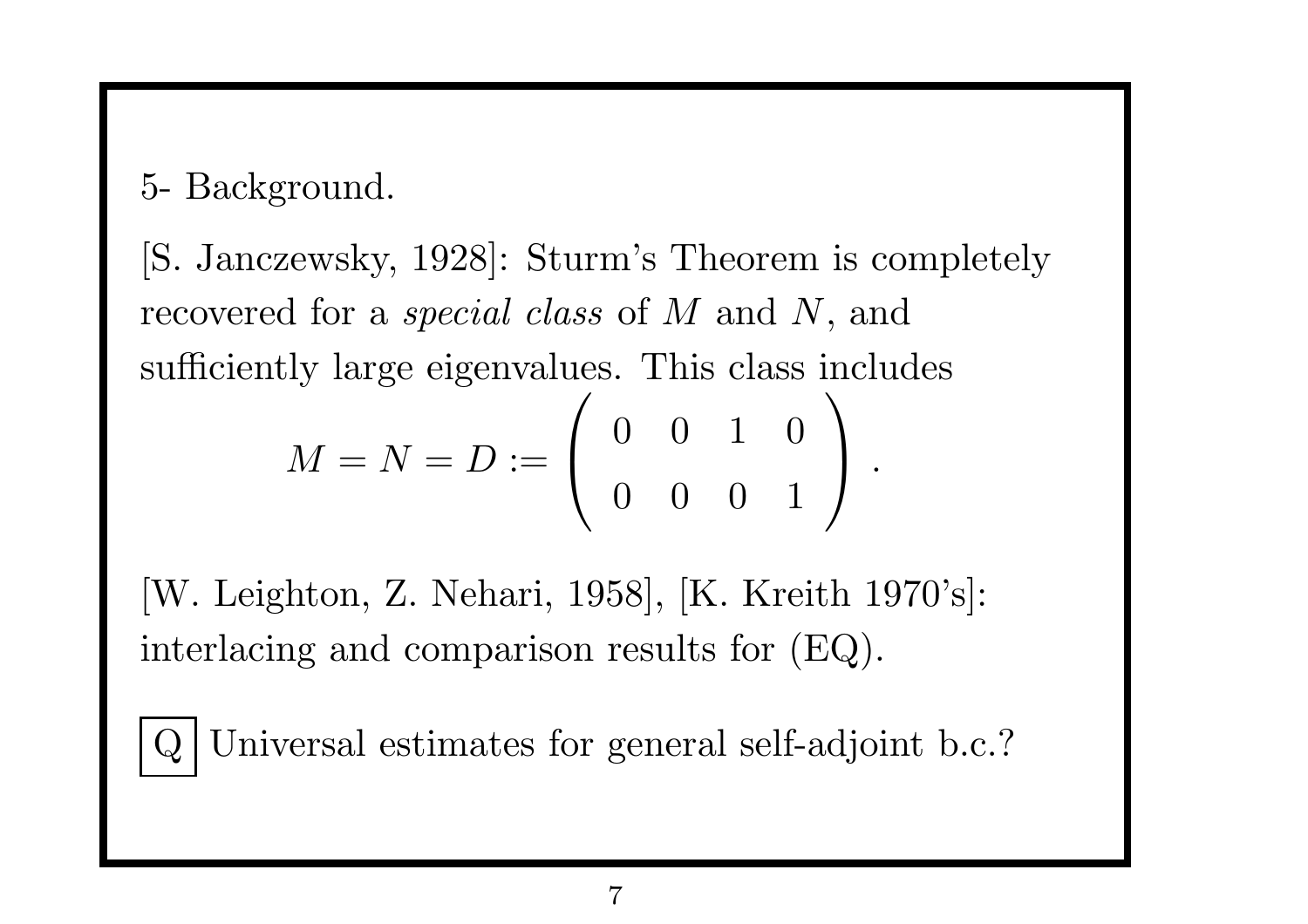6- Weak formulation, self-adjointness.

 $a(u, v) := \int_0^1 pu''v'' dx, \qquad c(u, v) := \int_0^1 quv dx,$ 

and  $b(u, v) := [(pu'')'v - pu''v']\Big|_{x=0}^{x=1}$ .

Denote by  $\tilde{M}$  $,\tilde{N}$ the reduced boundary conditions. Let  $\tilde{\mathcal{D}}$  $:= \{y \in H^2(0,1)\!:\!\tilde{M}\overline{y}_0\!=\!0\!=\!\tilde{N}\overline{y}_1\}\quad \text{ and }$  $\mathcal{D} := \{y \in H^4(0,1) : M\overline{y}_0 = 0 = N\overline{y}_1\}.$ 

| (s) |  |  | $\begin{array}{cc}  r_{11} & r_{14} \end{array}$ $\begin{array}{c}  r_{12} & r_{13} \end{array}$<br>$r_{21}$ $r_{24}$   $r_{22}$ $r_{23}$ |  |  |  | for $[r_{ij}] = M$ and N. |
|-----|--|--|-------------------------------------------------------------------------------------------------------------------------------------------|--|--|--|---------------------------|
|-----|--|--|-------------------------------------------------------------------------------------------------------------------------------------------|--|--|--|---------------------------|

The form  $a + c + b$  is symmetric, bounded below and closable in the domain  $\mathcal{D} \subset L^2(0,1)$ . Its closure has domain  $\tilde{\mathcal{D}}$ .

Notice that (s) is necessary and sufficient for the first statement to hold true.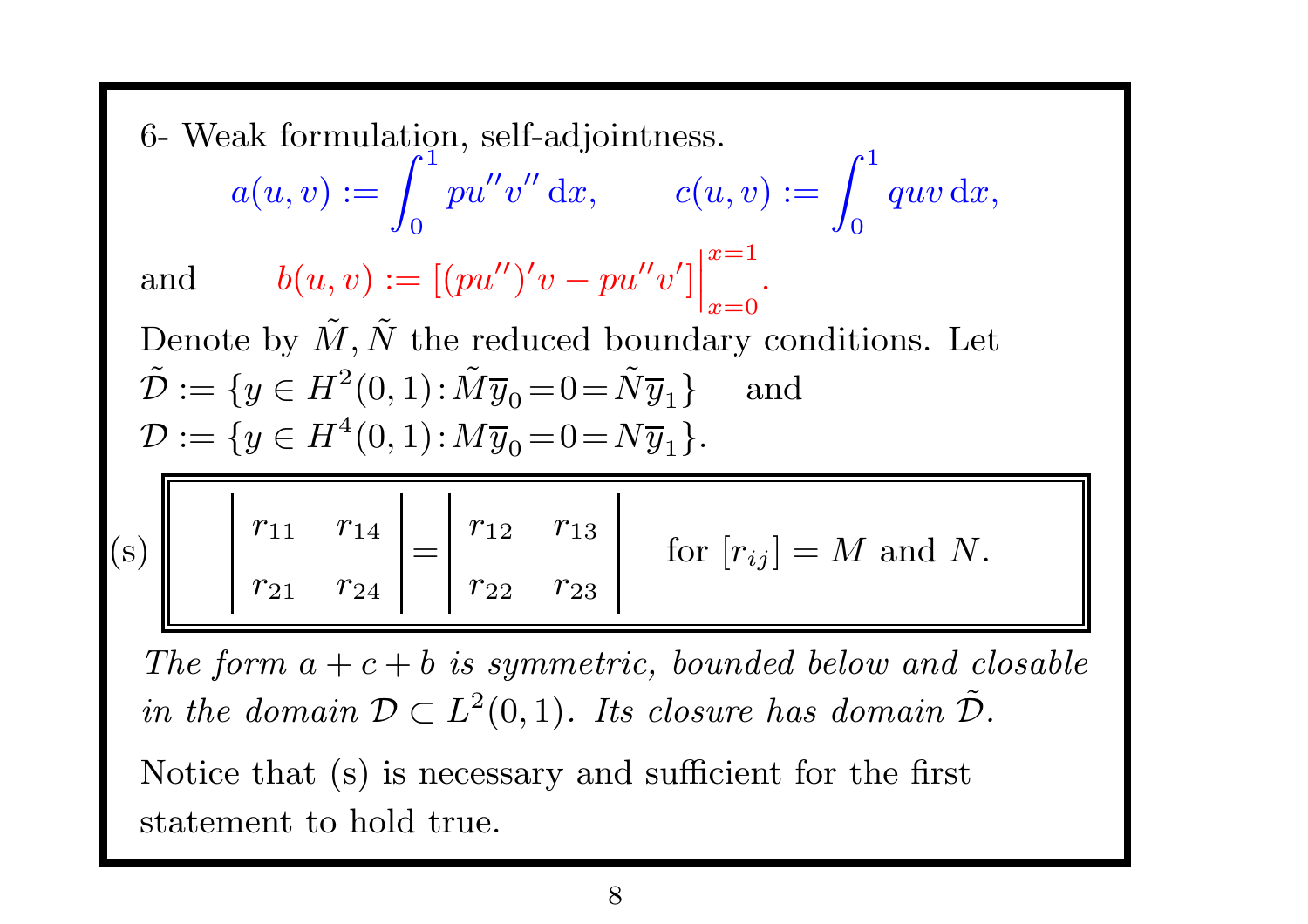7- Interlacing properties of the eigenvalues.

 $(EQ) - (BC)_{MN}$  has an infinite set of eigenvalues, they are of multiplicity no greater than two and satisfying

$$
E_n = \alpha_p n^4 + O(n^3) \quad \text{as} \quad n \to \infty, \quad \alpha_p := \left[\frac{2\pi}{\int_0^1 p^{-1/4} \, dx}\right]^4
$$

Let  $\mu_n$  be the eigenvalues of the "Dirichlet" (EQ)–(BC)<sub>DD</sub>. **Lemma 1.** Let  $j_{(MN)}$  be the total of vanishing rows in the  $matrices \ \tilde M$  $\tilde{M}$  and  $\tilde{N}$  $(= 0, 1, 2, 3, 4).$  Then

$$
\mu_{n-j_{(MN)}} \leqslant E_n \leqslant \mu_n.
$$
\n
$$
\uparrow \qquad \uparrow
$$
\n
$$
n \geqslant 4 \qquad n \geqslant 0
$$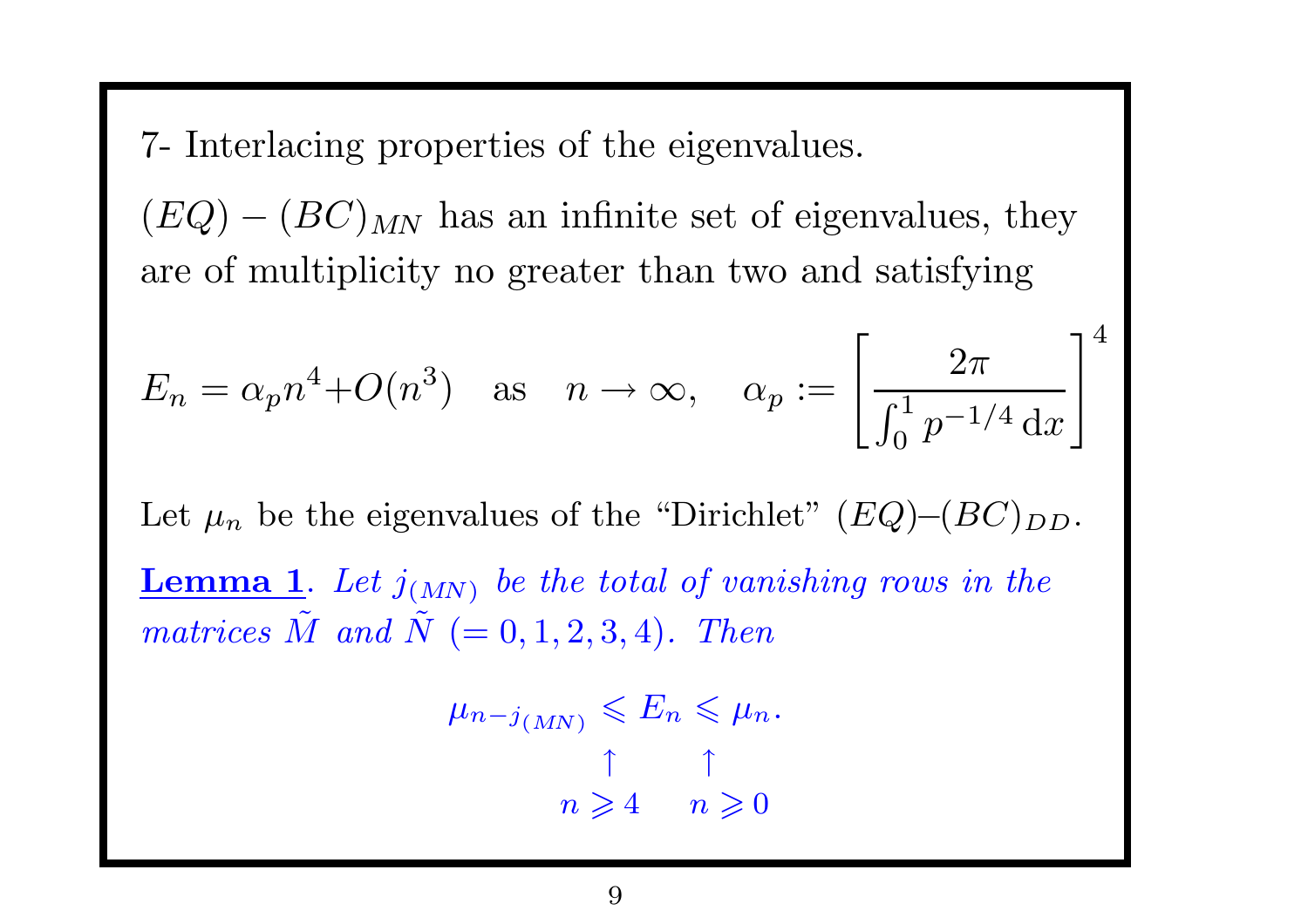Proof. 
$$
E_n \le \mu_n
$$
.  
\n
$$
E_n = \min_{\mathcal{S}} \max_{u \in \mathcal{S}, \int |u|^2 = 1} (a + c + \tilde{b})(u, u),
$$
\nmin over  $\mathcal{S} \subset \tilde{\mathcal{D}}_{MN}$  of dim = n.  
\n
$$
\mu_n = \min_{\mathcal{S}_d} \max_{u \in \mathcal{S}_d, \int |u|^2 = 1} (a + c)(u, u)
$$
\nmin over  $\mathcal{S}_d \subset \tilde{\mathcal{D}}_{DD}$  of dim=n.  
\nNotice  $\tilde{\mathcal{D}}_{DD} \subseteq \tilde{\mathcal{D}}_{MN}$ .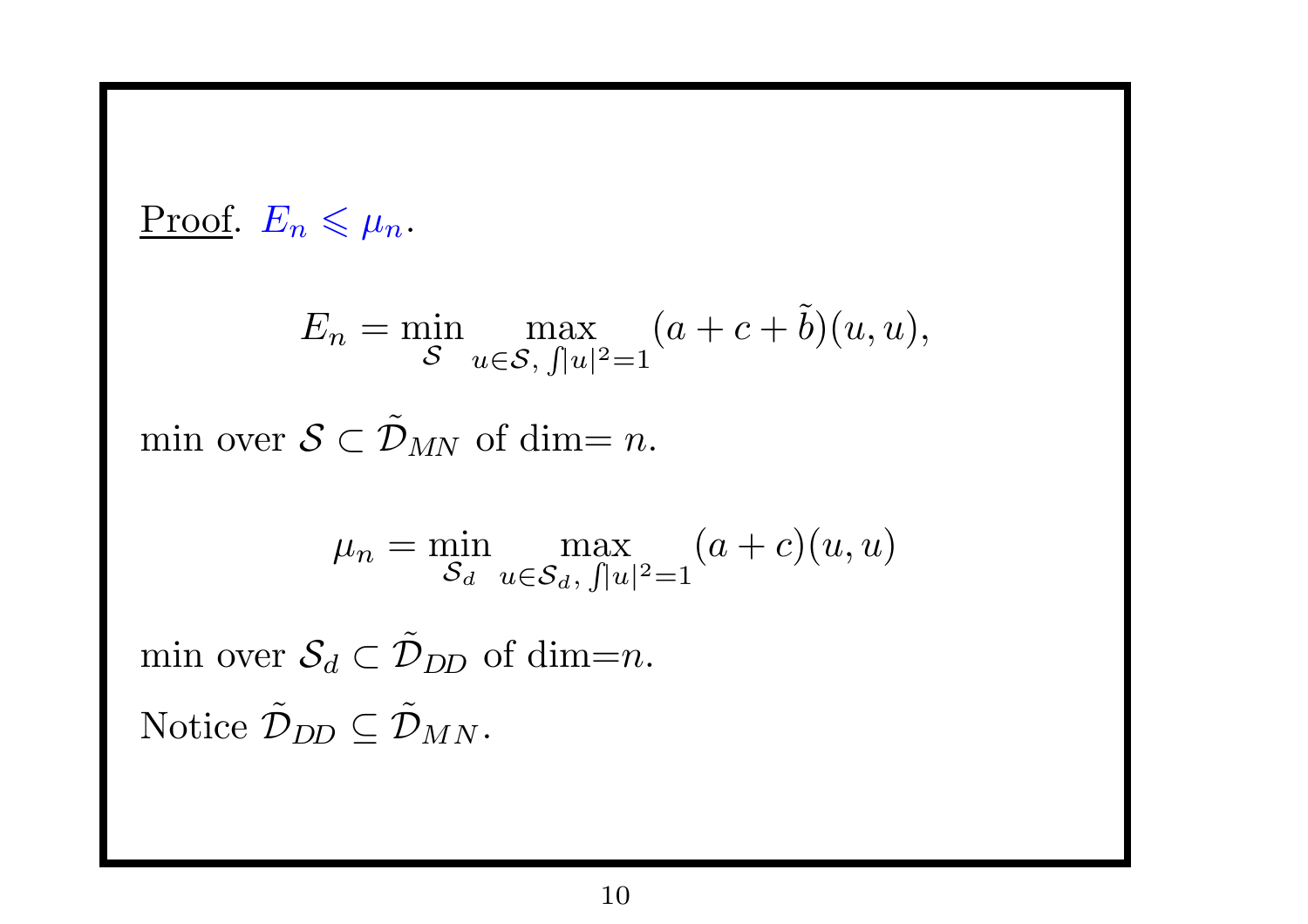<u>Proof</u>.  $\mu_{n-j} \leqslant E_n$ .  $j =$ total of rows vanishing in  $(\tilde{M})$  $,\tilde{N}$  $\big)^t.$  $E_n=\max$ S  $\min_{u \in \mathcal{S}, \, \int |u|^2 = 1} (a + c + \tilde{b})$  $b)(u,u),$ max over  $\mathcal{S}\subset\tilde{\mathcal{D}}$  $_{MN}$  of  $\dim(\tilde{\mathcal{D}})$  $_{MN}/\mathcal{S})\leqslant n.$  $\mu_{n-j} = \max_{S_d} \min_{u \in S_d, \|u\|^2 = 1} (a + c)(u, u)$ 

 $\max$  over  $\dim(\tilde{\mathcal{D}})$  $_{DD}/\mathcal{S}_d) \leqslant n - j.$ Since  $\dim(\tilde{\mathcal{D}})$  $\delta_{MN} / \tilde{\mathcal{D}}_{DD}) = j, \text{ then } \dim(\tilde{\mathcal{D}}_{MN} / \mathcal{S}_d) \leqslant n.$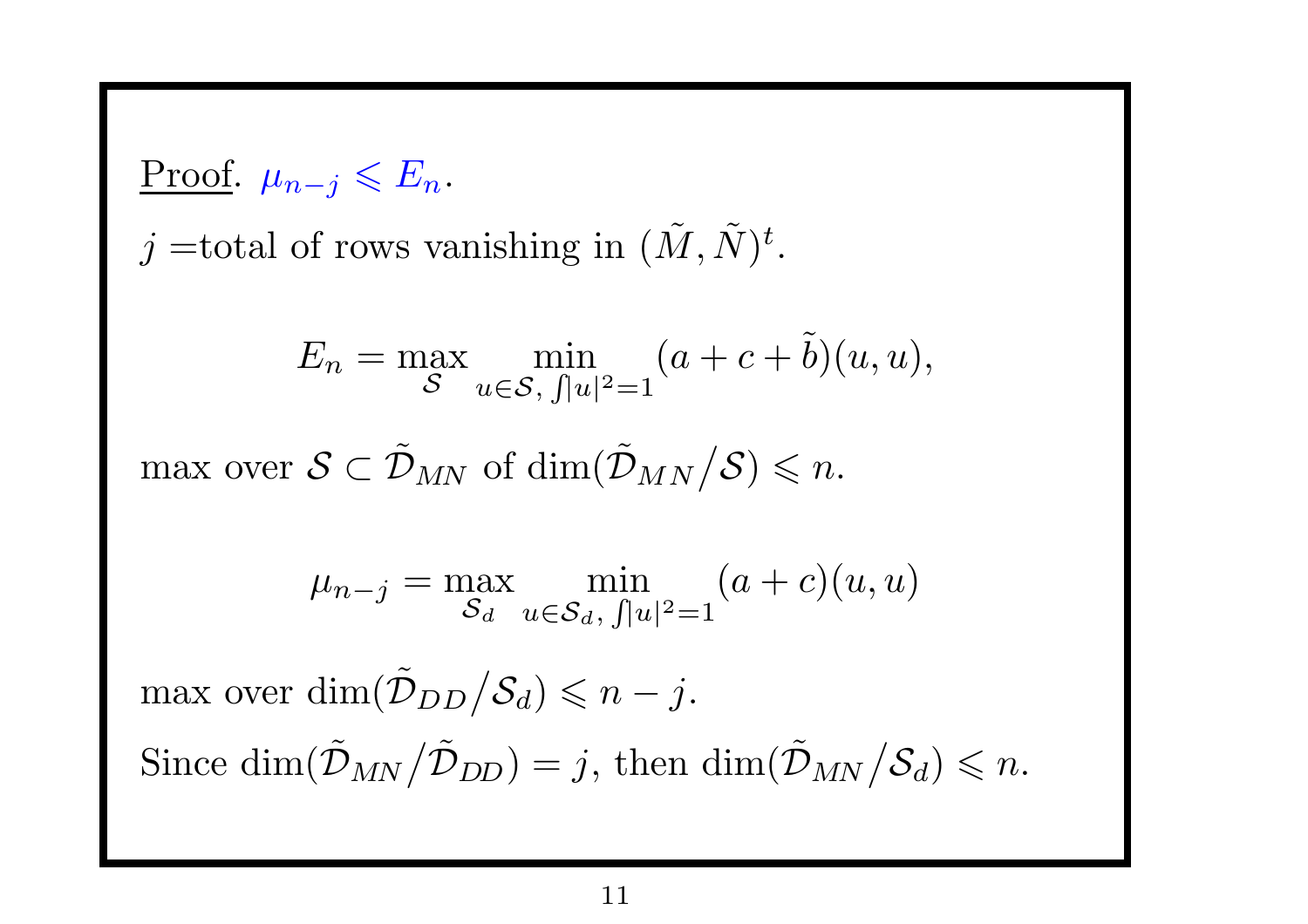8- Upper bound on the number of zeros.

 $#[f] :=$ number of vanishing pts. of f in  $(0, 1)$  count. mult.

**Theorem 2.** Let  $n \geq 4$ . If  $E_n$  is such that  $E_n > q(x)$ for  $0 \leq x \leq 1$ , then  $\#[y_n] \leq n + c_{(MN)}$ . Where  $c_{(MN)} \leqslant 12$  is a constant.

Sharp? Probably not: if  $p, q$  are constant,  $c_{(MN)} \leq 3$ .

Lemma 1 implies that there is at most 4 eigenvalues below the minimum of  $q(x)$ .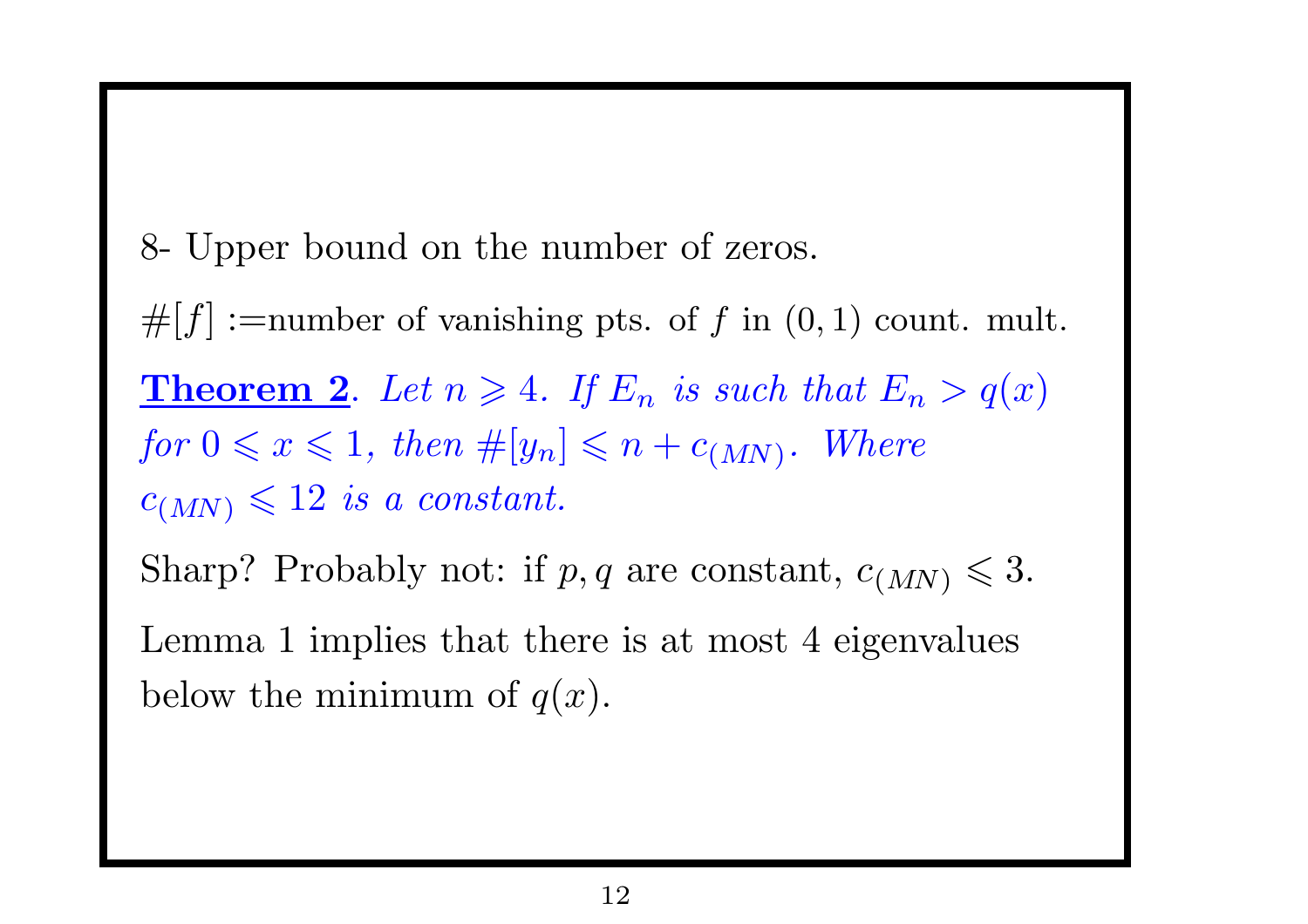Sketch of the proof:

- If  $(w_n, \mu_n) \in \mathcal{D} \times \mathbb{R}$  is eigenpair of  $(EQ) (BC)_{DD}$ ,  $\#[w_n] = n.$
- Any other solution of  $(EQ)$  with  $E = \mu_n$  has at most  $#[w_n] + 3$  zeros in  $(0, 1)$ .
- Lemma 1.
- Comparison result of [Leighton, Nehari]: the solutions u, v of  $(ru'')'' - Q_1u = 0$  and  $(rv'')'' - Q_2v = 0$  for  $0 < Q_1(x) \leq Q_2(x)$  subject to  $u(0) = v(0) = u(1) = 0$  $v(1) = 0$  satisfy  $\#[u] \leq \#[v] + 3$ .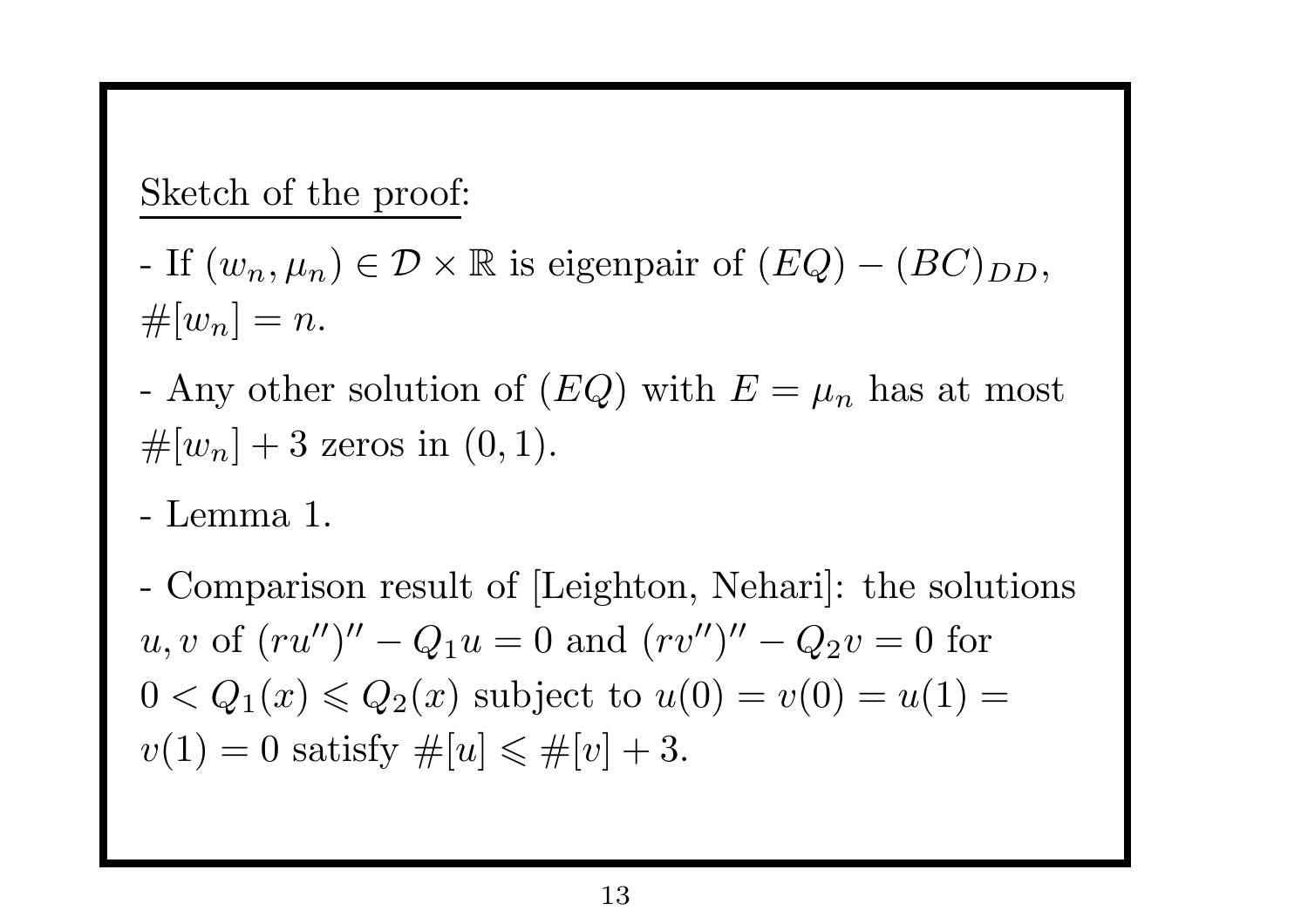9- Lower bounds?

There is no lower bound for large positive e.v.!

The problem  $y^{(4)} - Ey = 0$  with b.c. given by

$$
M = \left(\begin{array}{rrr} 1 & 0 & 0 & 0 \\ 0 & 0 & 1 & 0 \end{array}\right) \quad \text{and} \quad N = \left(\begin{array}{rrr} 1 & 0 & -1 & b_1 \\ 0 & 1 & b_2 & 1 \end{array}\right),
$$

$$
b_1 = \frac{u'(1) - u''(1)}{u(1)}, \qquad b_2 = -\frac{u''(1) + u(1)}{u'(1)},
$$
  
 
$$
u(x) = \cosh(\beta \pi x/2) - \alpha \cos(\beta \pi x/2) \qquad \text{for} \qquad \alpha = \cosh(2k\pi).
$$

 $E = (\beta \pi/2)^4$  is e.v. with e.f.  $u(x)$  and  $\#[u] = 2k + 1$ . Fix  $k = 0, 1, 2, \ldots$ , choose  $\beta$  arbitrarily large and recall Lemma 1.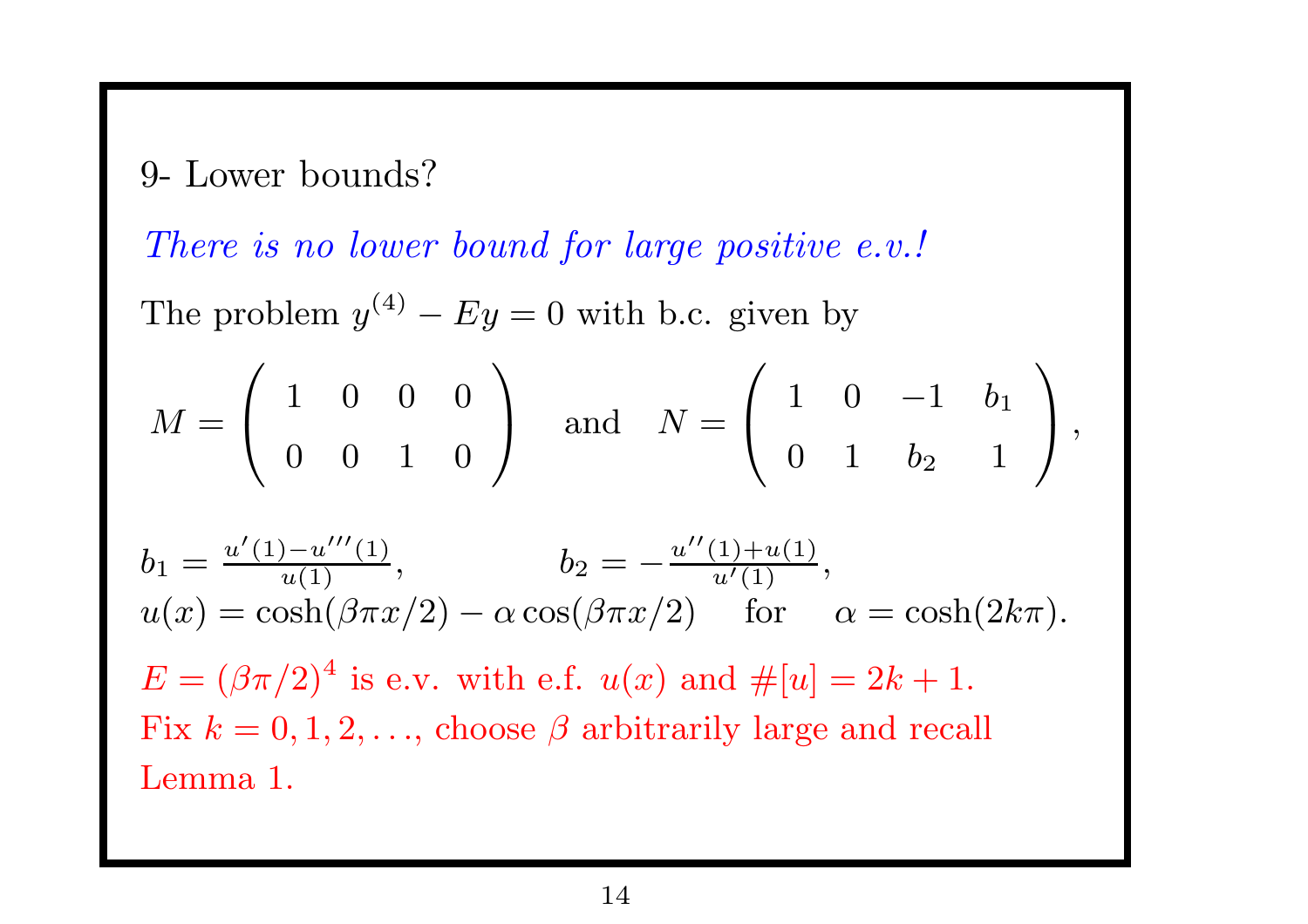10- Negative eigenvalues.

 $(EQ) - (BC)_{MN}$  can have negative eigenvalues with arbitrarily large modulus. There is at most 4 of them. As  $|E|$  increases, the oscillation count increases. We speculate that the correct asymptotic is

 $\#[y] = (\alpha_p)^{-1/4} |E|^{1/4} + o(|E|^{1/4}), \qquad E \to \infty.$ 

for the eigensolution  $(y, E)$ .

This is certainly the case for constant coefficients.